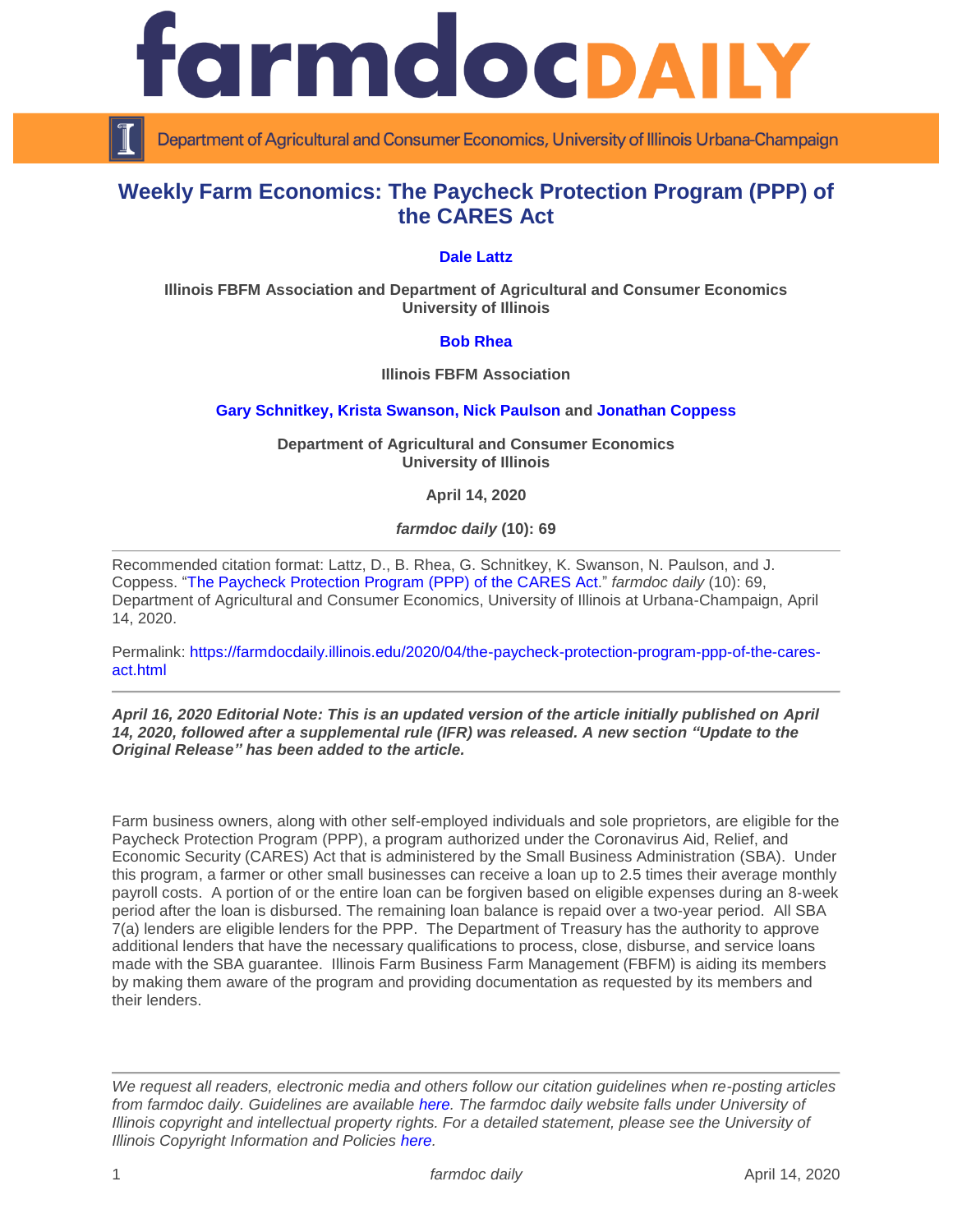# **Update to the Original Release**

A supplemental Interim Final Rule (IFR) for the Paycheck Protection Program (PPP) was recently released that provides clarity to some of questions raised at the end of this FDD. The supplemental Interim Final Rule can be found at: [https://home.treasury.gov/system/files/136/Interim-Final-Rule-](https://home.treasury.gov/system/files/136/Interim-Final-Rule-Additional-Eligibility-Criteria-and-Requirements-for-Certain-Pledges-of-Loans.pdf)[Additional-Eligibility-Criteria-and-Requirements-for-Certain-Pledges-of-Loans.pdf](https://home.treasury.gov/system/files/136/Interim-Final-Rule-Additional-Eligibility-Criteria-and-Requirements-for-Certain-Pledges-of-Loans.pdf)

Some of the areas addressed in the supplemental IFR include:

- Eligibility requirements for self-employed individuals such as independent contractors or sole proprietors that file a Form 1040 Schedule C. Unless the business began between January 1, 2020 and February 15, 2020, applicants must have filed a Form 1040 Schedule C for 2019, or have a Schedule C from a pending 2019 tax return.
- One major change in the rule regarding loan forgiveness is the inclusion of "owner compensation replacement". This is a new term. The 2020 PPP loan forgiveness is based on **2019** net profits for purposes of "owner compensation replacement". The forgiveness amount is limited to eight weeks' worth (8/52) of **2019** net profits.
- In addition to the eligible uses for PPP loans discussed later in this article, individuals with income from self-employment who file a 2019 Form 1040 Schedule C can use PPP loans for owner compensation replacement based on 2019 net profit previously defined.
- For partnerships with self-employment income generated for the partners, the partnership, not the partners, should be the entity that submits the PPP loan application. Individual partners cannot submit a separate PPP loan application for partnership generated self-employment income.
- For self-employed individuals with no employees, the maximum loan amount is calculated using the 2019 Form 1040 Schedule C net profit figure, divided by 12 and multiplied by 2.5 to calculate 250% of the average monthly net earnings. This is subject to a \$100,000 maximum. If the Schedule C net profit is zero or less, the individual is not eligible for a PPP loan. Another step may be needed for anyone with an outstanding Economic Injury Disaster Loan (EIDL).
- Self-employed individuals with employees may add their own net earnings with their payroll costs. Payroll costs are based upon 2019 gross wages (includes certain employee benefit costs and state and local taxes assessed on employee compensation) paid to your employees whose principal place of residence is in the United States limited to \$100,000 per employee. These payroll costs are added to Schedule C net profit for 2019. If the Schedule C net profit was less than zero, set this amount to zero. First, calculate the sum of payroll costs for 2019 and Schedule C net profit for 2019. Then take this total; divide by 12 and multiply by 2.5 to determine the maximum loan amount. Another step may need to be taken if you have an outstanding Economic Injury Disaster Loan (EIDL) or for qualifying businesses that began in 2020.
- As in previous rules, at least 75% of the PPP loan proceeds shall be used for payroll.

The above bullet points highlight some of the major points in the supplemental IFR but is not meant to be all-inclusive. Please refer to the original document for more details. In addition, the supplemental IFR specifically referred to self-employment income as reported on the Form 1040 Schedule C. No mention was made of the Form 1040 Schedule F. Previous opinions have been given that farmers are eligible for the PPP loans and the presumption can be made that the reference to Form 1040 Schedule C in the supplemental IFR was a reference to all self-employed individuals, which would include Form 1040 Schedule F filers. Without clear guidance from the SBA, the ultimate interpretation of the rules lie with the lending institutions that are administering the program.

# **Background**

On March 27, 2020, President Trump signed P.L. 16-136, the Coronavirus Aid, Relief, and Economic Security (CARES) Act into law. As part of this law, Congress appropriated \$349 billion for the creation of the Paycheck Protection Program (PPP). The Small Business Administration (SBA) received the funding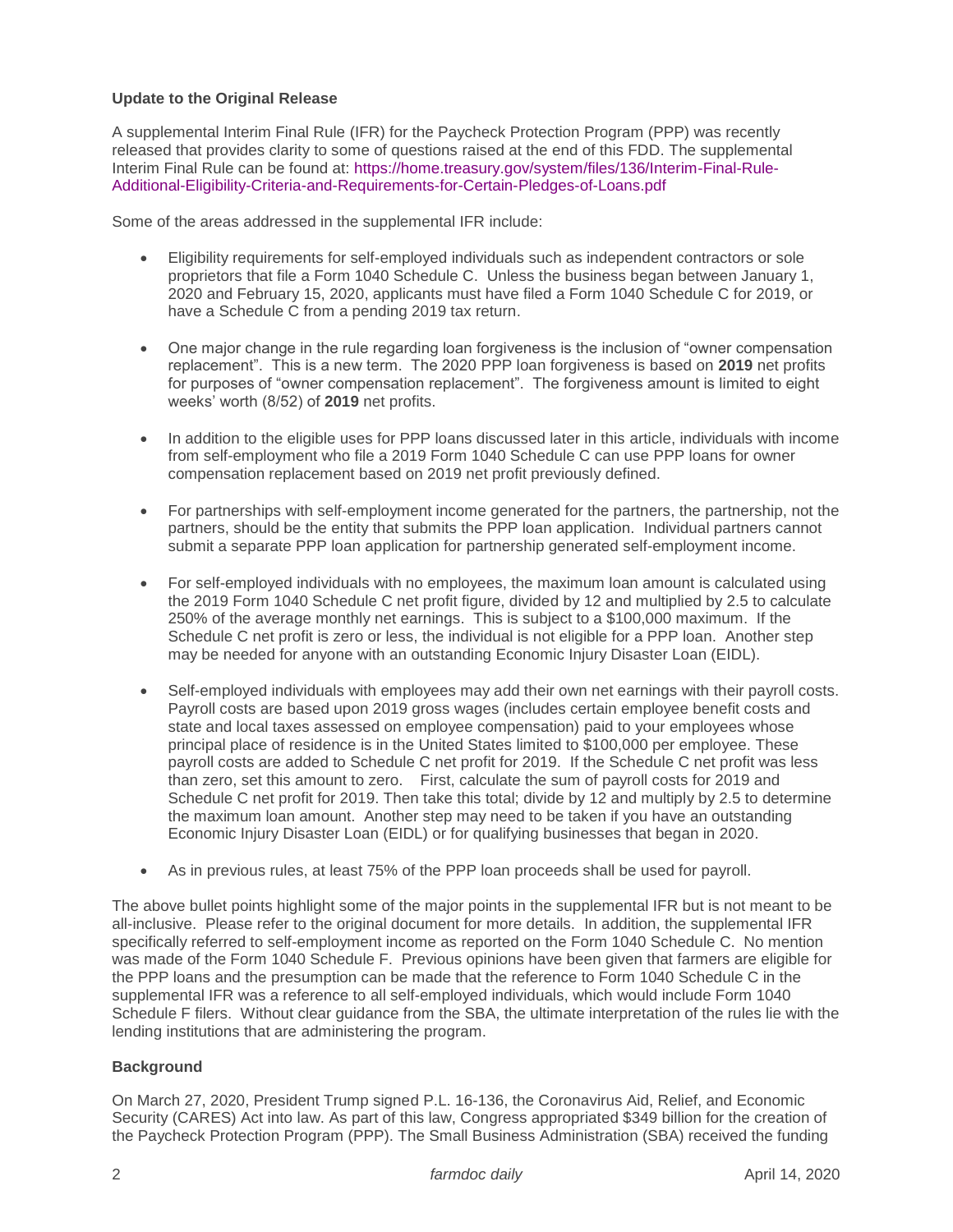and authority to assist small businesses nationwide adversely affected by the COVID-19 emergency. The PPP program provides payroll assistance for small businesses and selected nonprofits in the form of 100% guaranteed loans from SBA.

The PPP is a new SBA 7(a) loan option overseen by the Treasury Department and backed by the SBA to help small businesses keep employees on the payroll and bring back workers who have been laid off. Loan amounts can be 2.5 times the borrower's average monthly payroll cost for the prior 12 months or calendar year 2019, not to exceed \$10 million. Loans, which can be issued between April 3, 2020 and June 30, 2020, will carry a 1% interest rate with a two-year repayment period. Loan payments are deferred for the first six months of the loan. The six months start when the loan is disbursed. However, interest will accrue on PPP loans during the six-month deferment. Additionally, PPP loans contain a forgiveness process, allowing up to eight weeks of covered expenses to be forgiven for the borrower with no tax consequences. There are a number of requirements with typical SBA loans that have been waived for this program, including SBA fees, the requirement that the borrower sought credit elsewhere and was denied, that sufficient collateral is available, and that a personal guarantee is required.

As part of the application process for the PPP loan, the applicant must certify to a number of statements including "Current economic uncertainty makes this loan request necessary to support the ongoing operations of the Applicant" and "The funds will be used to retain workers and maintain payroll or make mortgage interest payments, lease payments, and utility payments, as specified under the Paycheck Protection Program Rule."

# **Where Do I Apply?**

Applications can be processed and submitted through any existing SBA lender or through any federally insured depository institution, federally insured credit union, and Farm Credit System institution that is participating. Other regulated lenders will be available to make these loans once they are approved and enrolled in the program.

If you are interested in submitting an application, check with your current lender(s) to see if they are participating in the program as a first step. If you are not currently working with a lender who can submit an application for you, SBA has a [searchable webpage](https://www.sba.gov/paycheckprotection/find) to locate an approved lender by zip code. Due to high demand, some lenders are only taking applications from current clients. It is recommended that you contact lenders soon if interested in submitting an application.

## **Eligibility**

Eligible business and entities for the PPP must have been in operation on February 15, 2020 and meet one of the following criteria:

- Small businesses with fewer than 500 employees,
- A small business that otherwise meets the SBA size standard,
- $\bullet$  A 501(c)(3) with fewer than 500 employees,
- An individual who operates as a sole proprietor,
- An individual who operates as an independent contractor,
- An individual who is self-employed who regularly carries on any trade or business,
- A Tribal business concern that meets the SBA size standard, or
- A 501(c) (19) Veterans Organization that meets the SBA size standard.

Although agricultural-related businesses are not eligible for many of the SBA loan programs, farmers and agricultural-related businesses are specifically mentioned as generally being eligible under SBA 7(a) loan eligibility rules. In addition, the SBA's Interim Final Rule allows any other business concern to be eligible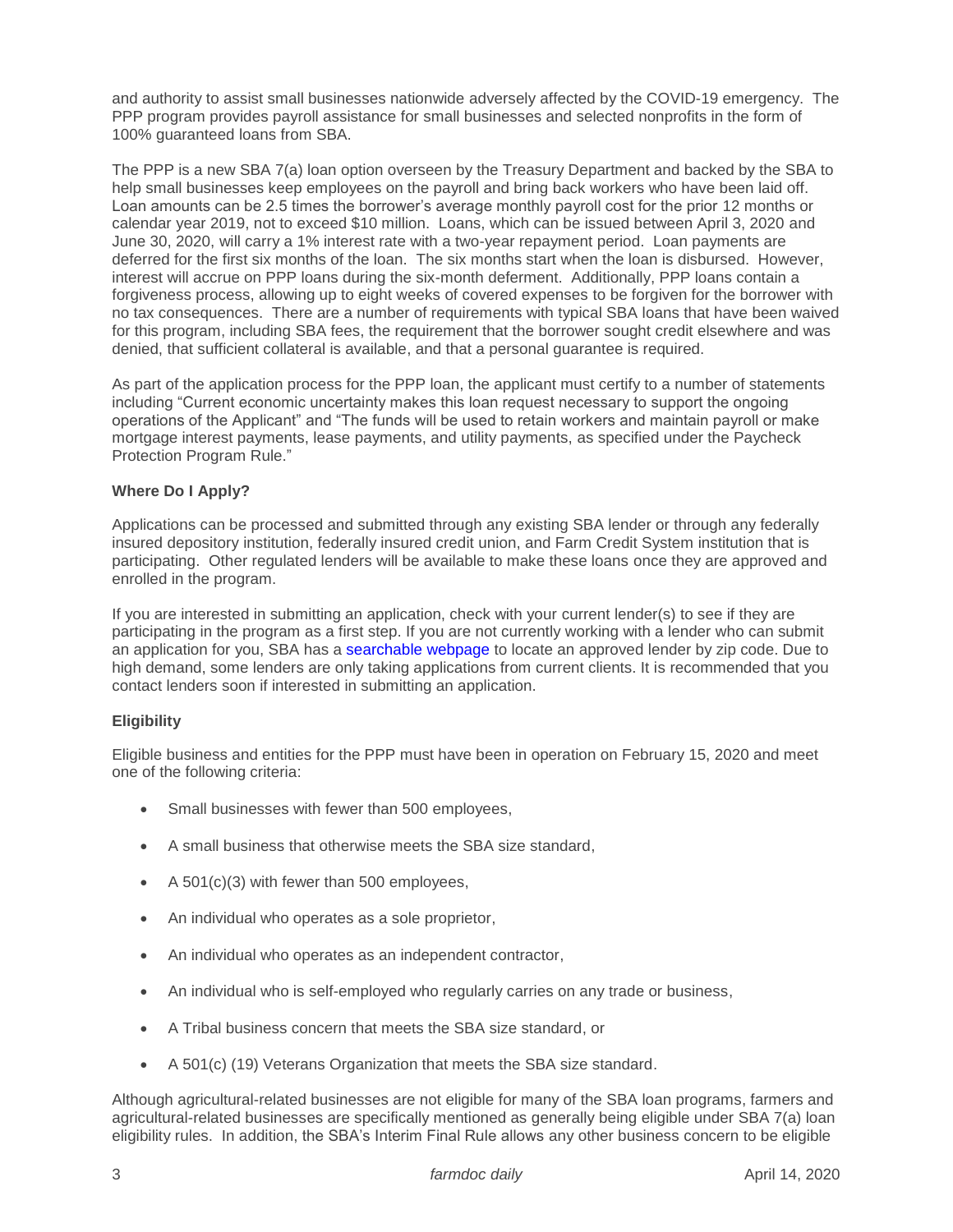if the business meets the other program requirements. Some have interpreted this to include agricultural businesses.

Initial guidance for the program specifies how the maximum loan amount is calculated and what documentation is needed for small businesses with employees on payroll. Even though the law and the SBA Interim Final Rule indicate self-employed individuals and sole proprietors are eligible for the PPP the rules are unclear as to how a maximum loan amount will be calculated based on earnings from selfemployment and what documentation is needed. Without clearly defined rules, some lenders have been reluctant to submit applications for these type of businesses as they wait for guidance from SBA on how to process loan requests for self-employed individuals. Many farmers are self-employed individuals, and may run into these challenges when trying to submit an application for these reasons.

Another eligibility condition requires PPP participants to certify that they were impacted by current economic uncertainty and they will use the funds for allowable uses as defined in the program rules. Borrowers must also provide relevant documentation as part of the application process. Borrowers must certify that the information they provide is accurate.

## **Loan Amount**

The first-come, first-serve loans are offered until June 30, 2020, or until the program runs out of funds. Loans are capped at 250% of a borrower's average monthly payroll costs or \$10 million, whichever is lower. In general, borrowers can calculate their aggregate payroll costs using data either from the previous 12 months or from calendar year 2019. For seasonal businesses, the applicant may use average monthly payroll for the period between February 15, 2019, or March 1, 2019, and June 30, 2019. An applicant that was not in business from February 15, 2019 to June 30, 2019 may use the average monthly payroll costs for the period January 1, 2020 through February 29, 2020.

An example of the loan calculation follows. A business had an annual payroll in 2019 of \$120,000. No employee made over \$100,000. The loan amount would be \$25,000 (\$120,000 / 12 x 2.5).

## **Payroll Costs**

Costs eligible to be considered PPP payroll costs are:

- Compensation to employees (salary, wage, commissions, or similar compensation, payment of cash tips or equivalent).
- Payment for vacation, parental, family, medical, or sick leave.
- Allowance for dismissal or separation.
- Payment required for the provisions of group health care benefits, including insurance premiums.
- Payment for retirement benefits.
- Payment of state and local tax assessed on the compensation of employees.
- For an independent contractor or sole proprietor: wages, commissions, income, or net earnings from self-employment income or similar compensation.

Costs that are not eligible for payroll include:

- Any compensation of an employee whose principal place of residence is outside the United States.
- The compensation of individual employees in excess of an annual salary of \$100,000, prorated as necessary.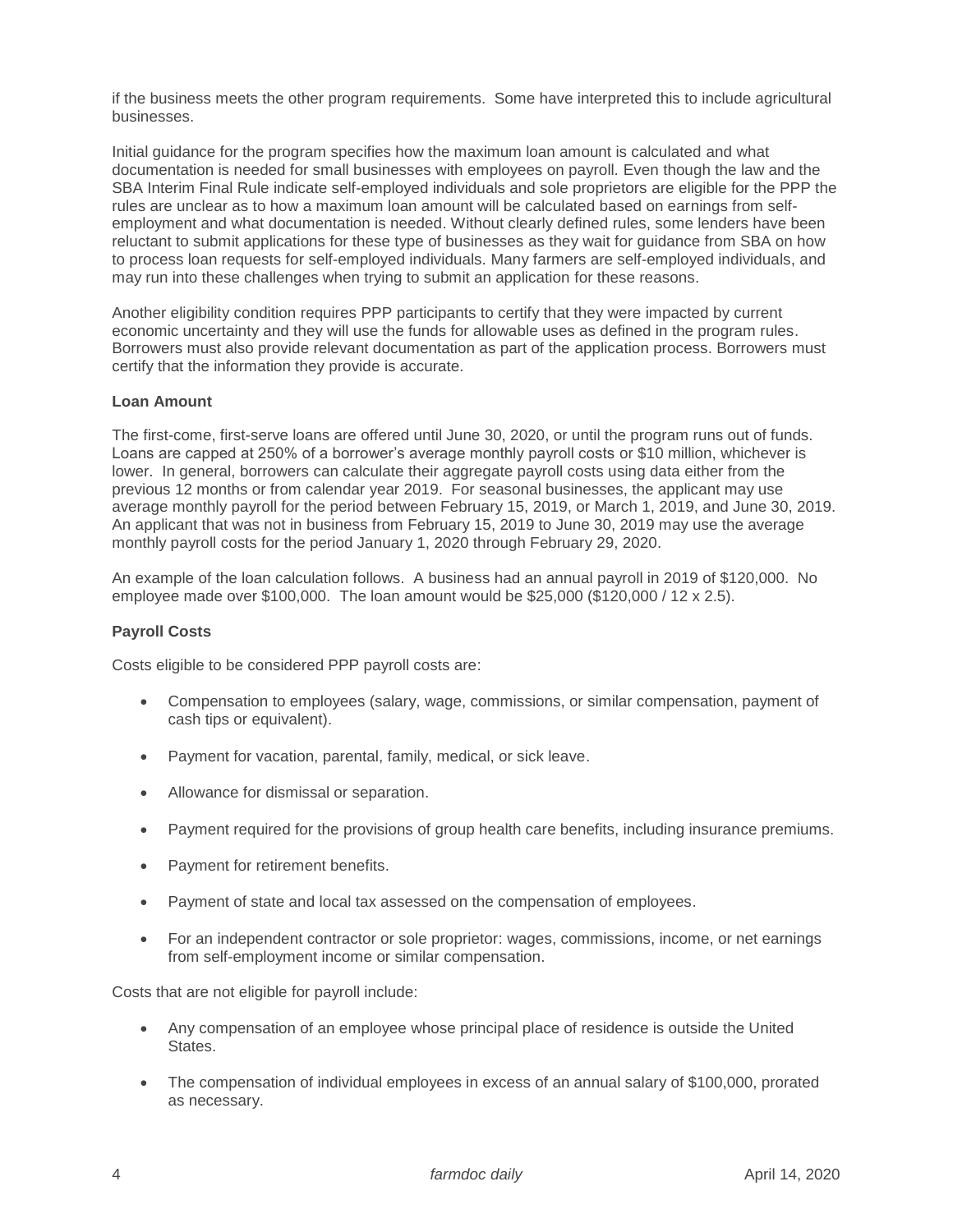- Federal employment taxes imposed or withheld between February 15, 2020 and June 30, 2020, including both the employee and employer share of FICA and Railroad Retirement Act taxes, and income taxes required to be withheld from employees. Additional guidance from SBA through a FAQ document states that gross wages are to be used in the computation of wages and are not to be reduced by the tax withholdings.
- Qualified sick and family leave wages for which a credit is allowed under sections 7001 and 7003 of the Families First Coronavirus Response Act.
- Any amounts that an eligible borrower has paid to an independent contractor or sole proprietor.

There is an important distinction to make based on what costs are eligible and non-eligible for payroll as listed above. While self-employed individuals are eligible to claim their own earned wages, commissions, income, or net earnings from self-employment income or similar compensation as part of operating their businesses, they cannot claim payments to other independent contractors or sole proprietors that have been incurred in running their business. For example, a self-employed farmer would include their own self-employed earnings (still waiting on specific guidance as previously noted) in payroll costs but would not include a payment made to an independent contractor for trucking grain. That independent contractor would be including that amount on their own PPP application.

## **Loan Proceeds Eligible Uses**

PPP loans may be used to pay for payroll costs (same definition as above), mortgage interest obligations, rent obligations, utilities and any other interest payments on business debt obligations accrued before February 15, 2020. To qualify as eligible expenses, payments need to be for ordinary and necessary business expenses as compared to payments made for personal expenses. SBA requires 75% of the loan proceeds be used for payroll costs, while the remaining 25% can be used for the other expenses. Funds used for purposes other than those outlined above must be repaid.

## **Forgiveness of the PPP Loan**

One aspect of the PPP loan that is unique is that the loan and interest can be forgiven if the loan proceeds are used for forgivable purposes and employee and compensation levels are maintained. The actual amount of loan forgiveness will depend, in part, on the total amount of payroll costs, payments of interest on mortgage obligations incurred before February 15, 2020, rent payment on leases dated before February 15, 2020, and utility payments under service agreements dated before February 15, 2020, and the eight-week period following the date of the loan. Again, these need to be payments for expenses related to the business. However, not more than 25% of the loan forgiveness amount may be attributable to non-payroll costs. The amount of loan forgiveness is reduced if there is a reduction in the number of employees or a reduction of greater than 25% in wages paid to employees. More guidance is to be issued on the loan forgiveness part of the program. Given what is currently known, it is important to spend at least 75% of loan proceeds on payroll expenses within the eight-week period following the loan disbursement date for the funds to be eligible for loan forgiveness.

## **Remaining Questions**

As noted, both potential applicants and qualified lenders are waiting for additional guidance on the PPP. In addition to guidance on the pressing question of how payroll is calculated based upon self-employed earnings, other remaining questions may affect farmers and make it difficult for farmers to apply for the PPP without clarification from SBA.

- 1. Identifying application type on the application applicants may choose only one of the given selections. Many farmers may be both a sole proprietor and a qualified self-employed individual. It is unclear which the appropriate classification is, or if it matters in terms of the maximum loan amount or being considered to have filled the application out correctly.
- 2. Individual owned multiple businesses an individual may submit only one PPP loan application. It is unclear how individuals owning multiple businesses should proceed, if a single business must be selected or if payroll costs of all qualifying businesses can be combined. It is common for a farmer also to be a self-employed owner of another small business venture. For example, an